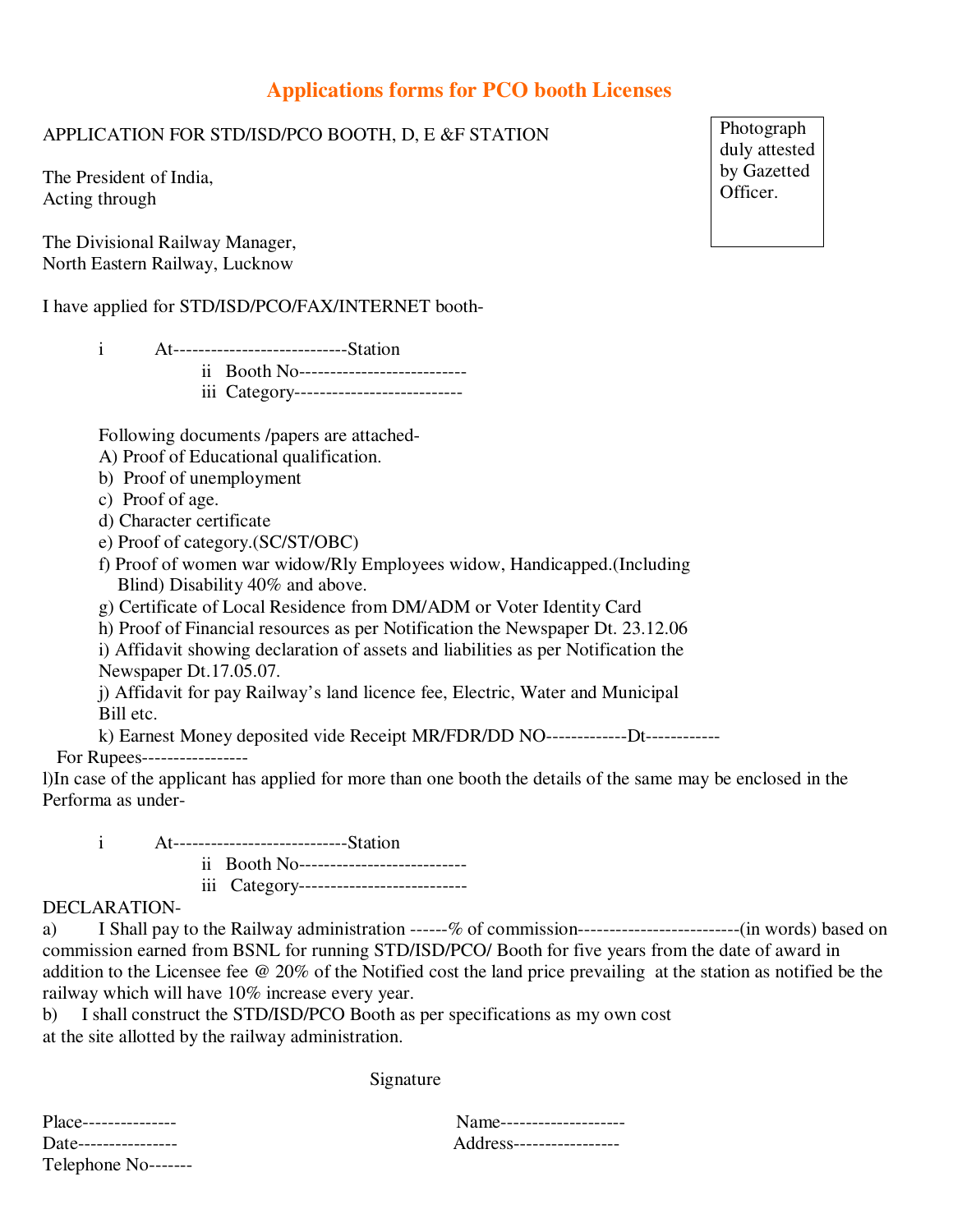#### NORTH EASTERN RAILWAY

 Office of the Divl. Rly. Manager[C], N.E.Railway, Lucknow Dated -

No. C/555/Telephone/o/02/II

To,

-----------------------------------

-----------------------------------

### Sub – TENDER FOR CONTRACT OF STD/ISD/PCO/FAX/INTERNET BOOTH AT STATION ON PLATFORM No. -------/ Passenger HALL -----------FOR A PERIOD OF 05 YEARS FROM THE commencing date.

Dear Sir,

Tender form with tender conditions/special conditions and agreement for the above noted contracts are enclosed. Tender should be addresses to Divl. Rly Manager [Commercial], N.E.Railway, Lucknow and submitted in a sealed cover superscribed ' Tender for ------------------ Railway station'. I.D. No.--------------

Tender will be received in this office and opened in the Divl. Rly Manager[C], office tender room at 15.00 hrs on ------------------. Tenders received after the date and time will not be considered.

No tender will be considered unless a sum Rs. ------------------ is deposited with the Divisional Cashier, North Eastern Railway, Lucknow or with the Bank in the shape of deposit receipt/ Draft drawn from any scheduled Bank pledging the amount in favour of FA and CAO, N.E.Railway, Gorakhpur as earnest money for each tender. The receipt of earnest money must accompany the tender. Tender accompanied by cash or cheque will not be considered. This amount will be refunded in full to unsuccessful tenderers. The Income Tax clearance certificate must also accompany the tender. Tender unaccompanied by a receipt of requisite earnest money would under no circumstances be entertained and would be summarily rejected.

The successful Tenderer will have to start work within the stipulated period, failing which the earnest money deposited shall be forfeited.

The Divisional Railway Manager, N.E.Railway, Lucknow or Officer competent in his behalf reserves the right to reject any or all tenders without assigning any reason or to accept any tender with a lower quotation.

> For Divl. Rly. Manager [C] N.E.Railway, Lucknow.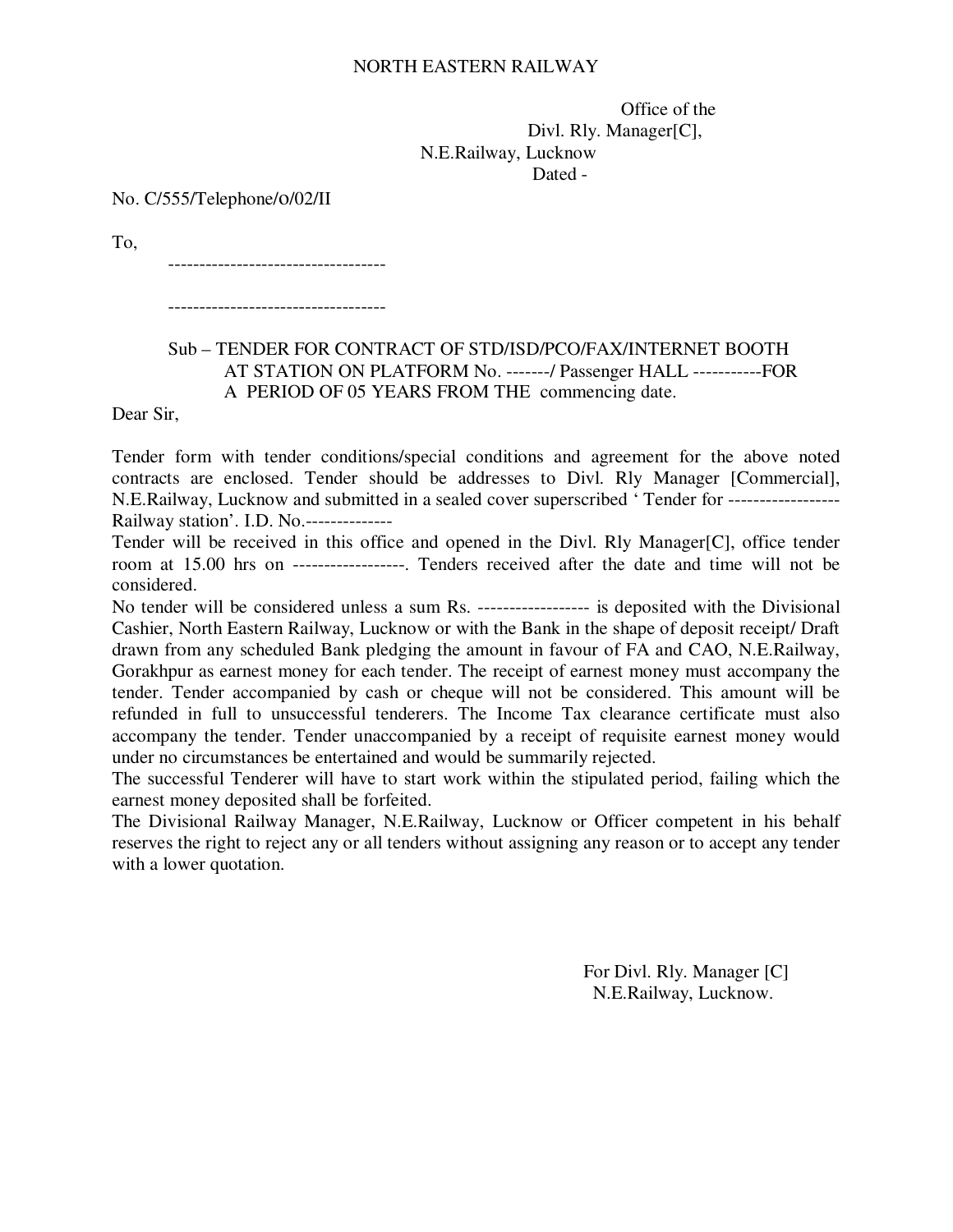# PACKET 'A'

Declaration to be submitted by the Tenderers.

The President of India, Acting through

The Divisional Railway Manager, North Eastern Railway, Lucknow

Photograph duly Attested by Gazetted Officer

I have applied for STD/ISD/PCO/FAX/INTERNET booth in this tender –

- i. At---------------------------- station.
- ii. Booth No. --------------------------
- iii. Category ---------------------------

Following documents/papers are attached –

Proof of Educational qualification. Proof of unemployment. Proof of age. Income Tax clearance certificate and Affidavit declaration assets and liabilities. Proof of financial resources. Earnest money deposited vide Receipt / FDR /DD No. ------------------ Dt------ for rupees -------------------

Declaration – I have also applied / tendered for the booth through a separate tender –

At---------------------------- station. Booth No. -------------------------- Category ---------------------------

Place----------------------------

Signature

Name----------------------

Date --------------------------- Address--------------------